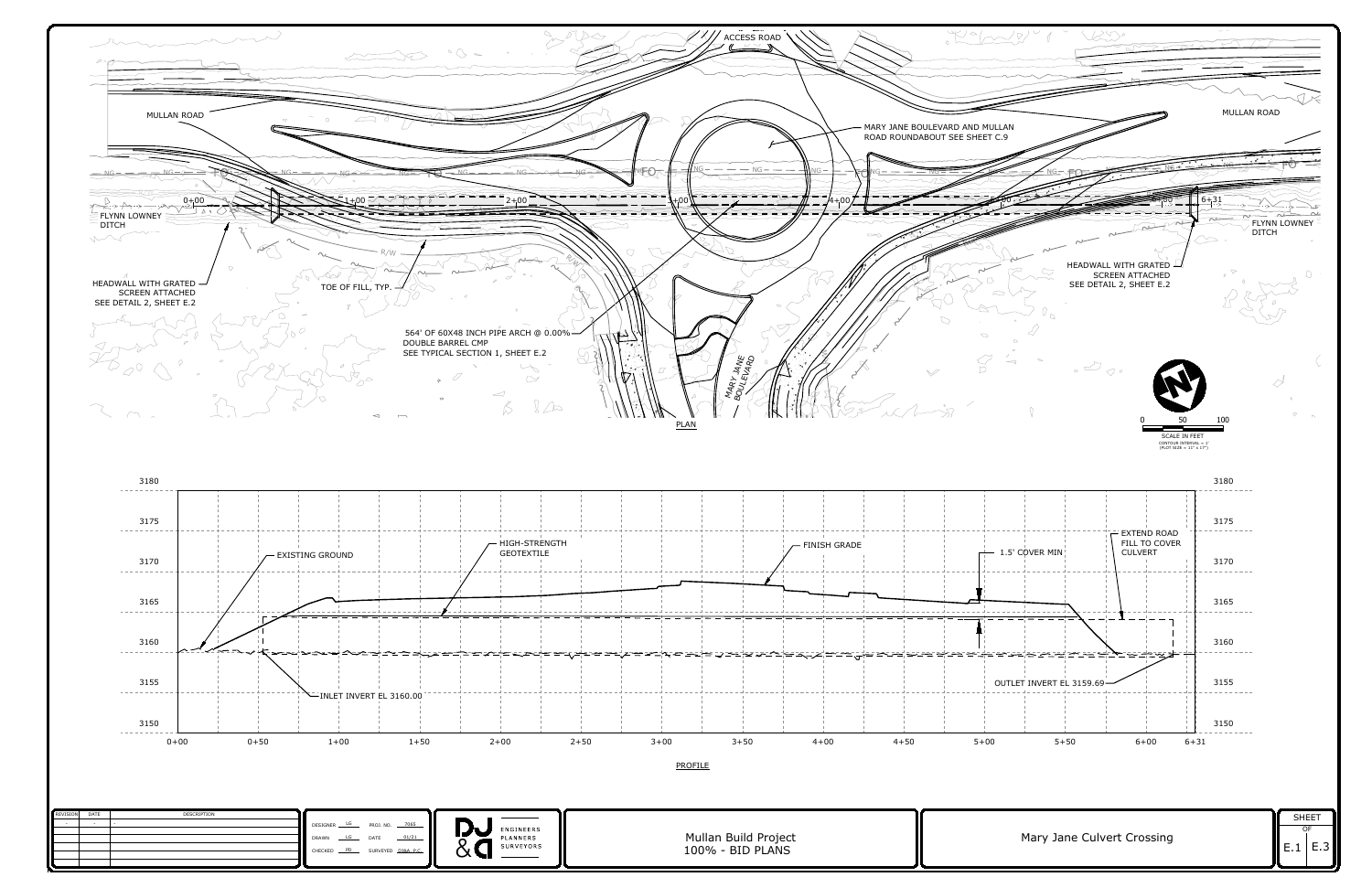

- 
- 
- 
- 
- 
- 
- 
- 

| DATE | DESCRIPTION |                                          |                 |              |
|------|-------------|------------------------------------------|-----------------|--------------|
|      |             | DESIGNER LG<br>7065<br>PROJ. NO.         |                 |              |
|      |             |                                          | ENGINEERS       |              |
|      |             | 12/31/2020<br>DATE<br>LG<br><b>DRAWN</b> | . .<br>PLANNERS | Mullan Build |
|      |             | CHECKED DP/JN<br>SURVEYED DJ&A, P.C.     | SURVEYORS       | 100% - BID   |
|      |             |                                          | $\check{ }$     |              |
|      |             |                                          |                 |              |

|                                    | <b>SHEET</b>                    |  |
|------------------------------------|---------------------------------|--|
| Mary Jane Culvert Crossing Details | $\parallel$ E.2 E.3 $\parallel$ |  |

<span id="page-1-0"></span>